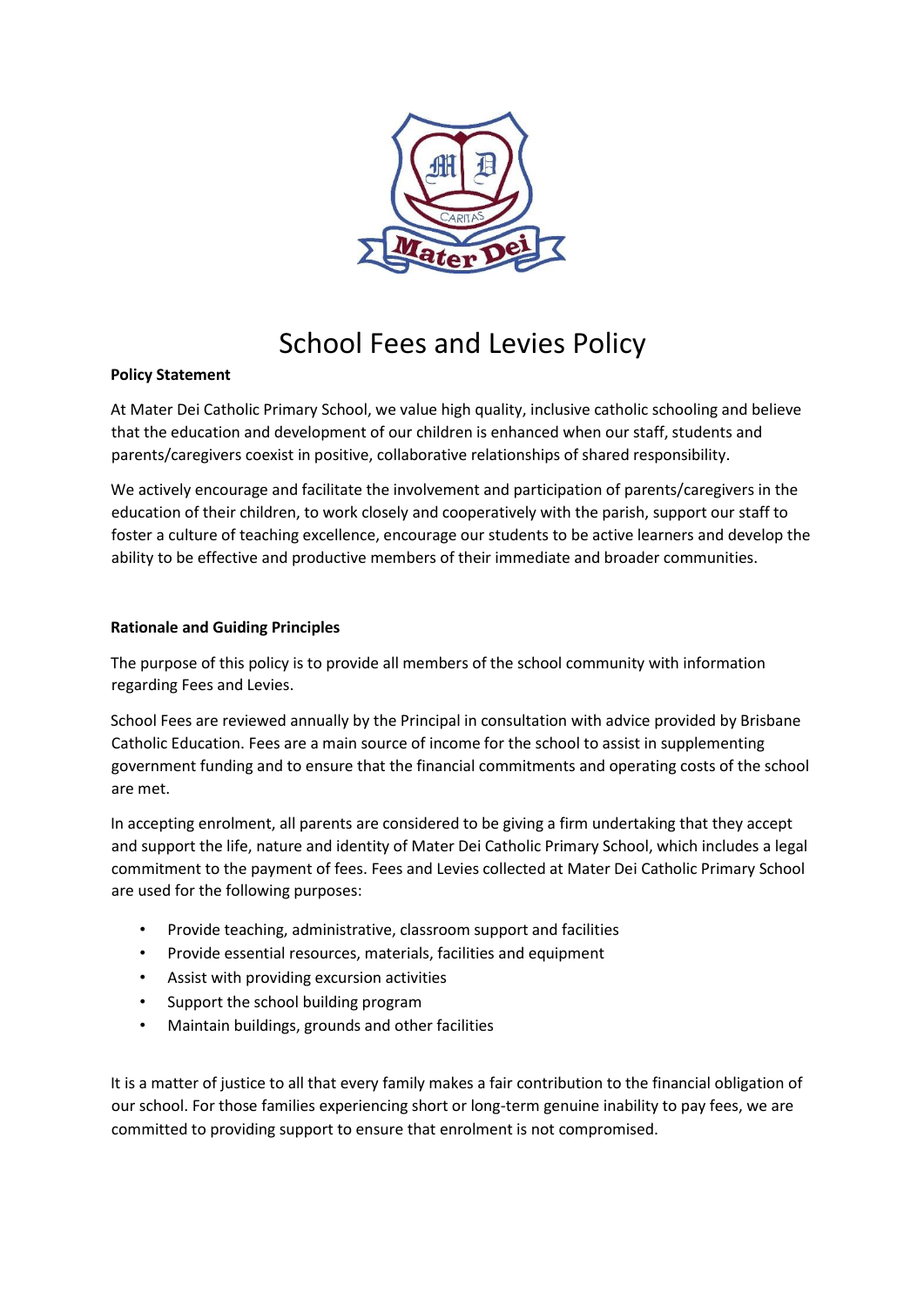#### **School Fee and Levy Collection Process**

#### **Acceptance of Enrolment Fee**

When parents return the Confirmation of Enrolment form, the Acceptance Fee is required to be paid to secure a place at the school. This fee compromises a non-refundable administration charge, together with an amount that is deducted from the first term school fees. Should the student not proceed with the enrolment, this entire fee is forfeited.

#### **Procedures for the collection of Fees and Levies is as follow:**

- 1. **Issuing of Accounts** School Fees are issued each term, via email and in accordance with the school fees schedule (as per our website). It is the fee payer's responsibility to ensure email billing details are kept up to date. Payment of the account is due within 14 days from the date of issue. The due date is shown on the account.
- 2. **Method of Payment** A variety of payment plans are available for the payment of fees and levies. Instructions on how to pay are included at the bottom of each fee statement.
	- BPAY payable on invoice once per term
	- Credit Card (MasterCard and Visa) **–** online payment via the school portal BPOINT facility or at the school office.
	- Direct Debit from your bank account or credit card at intervals nominated by the fee payer (monthly, fortnightly, weekly). Forms are available online from the parent portal or at the school office. Forms completed for the 2020 school year will be ongoing to the end of Year 6 for your child. Notification will be sent to Fee payers to advise any change to Direct Debit amounts once Fees are confirmed for the new school year. Commencement dates will also be notified to Fee payers.
	- Cash is not to be sent to school with students for payment of fees but will be accepted at the front counter.
- 3. **Payment Difficulties –** Where a parent/guardian believes that financial circumstances have arisen that will prevent the payment of their school fee account by the due date, a variety of options are available:
	- Extension of time If an extension is required, please contact the school finance office prior to the due date.
	- Payment Plans Payment of the school fee account by regular instalments. All payment plans must ensure that the account is cleared by the last day of the school year or as negotiated with the Principal or Finance Secretary.
	- Fee Concessions In cases of financial hardship, an application may be made for a fee concession. Concession applications are accepted at the commencement of each year or at any point initiated by the family. Concessions are issued for a maximum period of 12 months within a calendar year. Consideration for a subsequent period will require lodgement of a new application. A compassionate and just approach under the missions and values of Brisbane Catholic Education and Mater Dei Catholic Primary School is used when reviewing applications. This same process is adopted by all BCE schools for assessing eligibility, which is based on financial need or extenuating circumstances. All matters are dealt with on a confidential basis.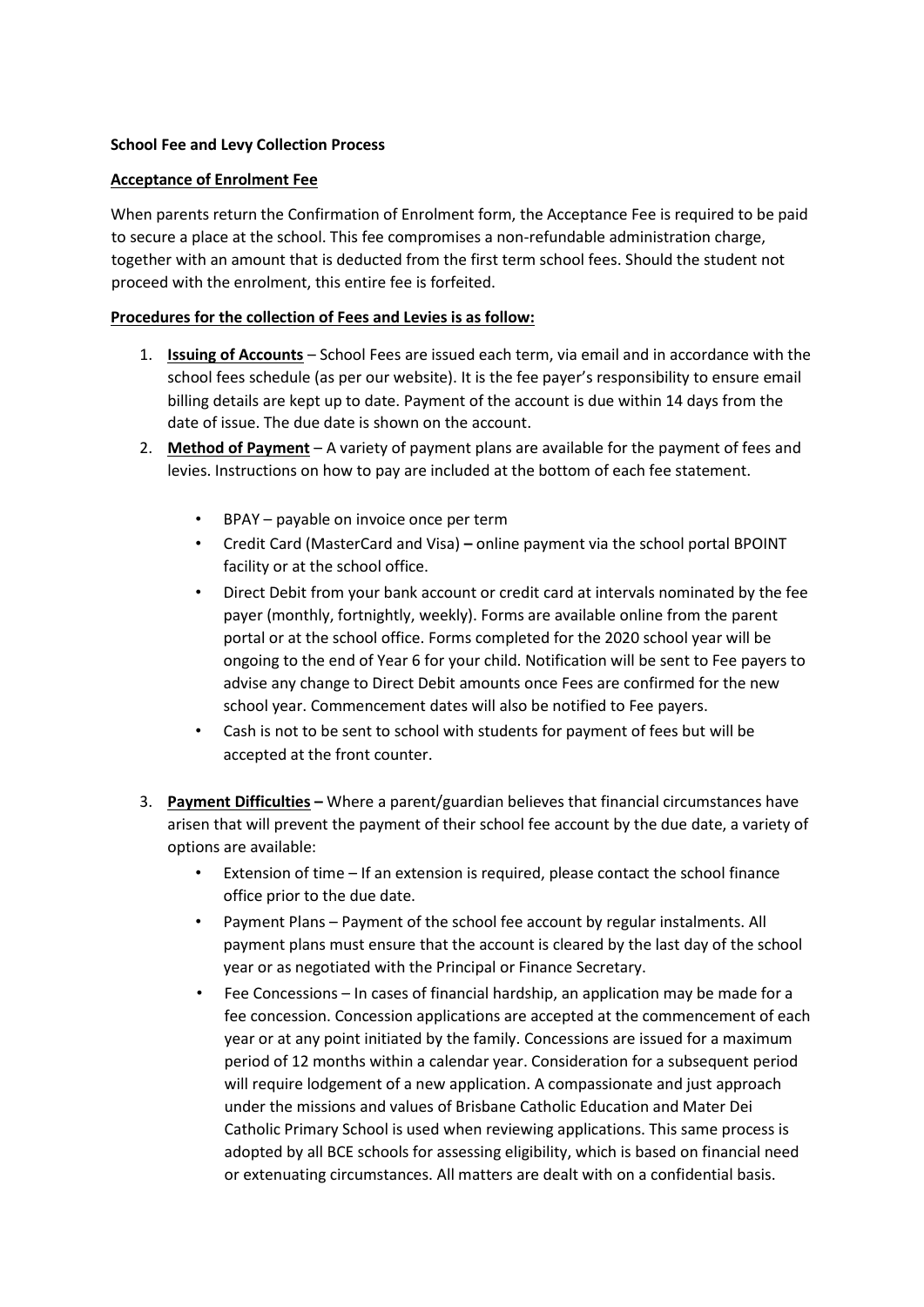- 4. **Outstanding Fees –** All overdue accounts will be investigated using the following procedures
	- Where a payment plan or other arrangement is not in place, a reminder statement will be issued to families who have not settled their school fee account by the due date.
	- If payment or a suitable response is not received with 14 days of the reminder statement, contact with the fee payer will be made via telephone, or email. Mutually beneficial repayment options will be considered.
	- If a satisfactory arrangement has still not been reached after this follow up, the account may reluctantly be sent to the school's Debt Collection agency. In serious cases where there is clear capacity to pay outstanding fees, legal options may be pursued by the school.
	- Legal costs, direct debit rejection fees and any debt collection costs or other costs incurred will be at the fee payer's expense.

# **Agreed Payment Plans:**

Our school offers families the opportunity of paying the school fee account by regular instalments over the course of the year. All agreed payment plans must be organised to include a regular schedule that will clear the school fee and levy account by the end of November of the school year. Any extensions of the agreed payment plan must be negotiated with the Principal and/or Finance Secretary. To establish an Agreed Payment Plan, forms are available on the school website/Parent portal or from the school finance office.

## **Late Start Enrolment:**

New students entering Mater Dei Catholic Primary School after the commencement of term may be charged on a pro-rata basis for the remaining weeks of the term where appropriate at the Principal's discretion.

## **Withdrawal of Enrolment:**

Withdrawal of enrolment refers to a student enrolment concluding before the end of Year 6, including during the term.

- Fees will be payable for the whole term in which the enrolment is terminated and must be paid in full prior to the students departure.
- For a reduction in fees, a written request must be made to the Principal at the time of notification and may be granted at the Principal's discretion.
- If fees are still owing at the time of departure, they will be forward on to our Debt Collection Agency. If however, a refund is due, a direct credit to the customer's bank account will be arranged.

All departing students are required to return any library books, laptops, accessories, items belonging to the school, prior to concluding their enrolment.